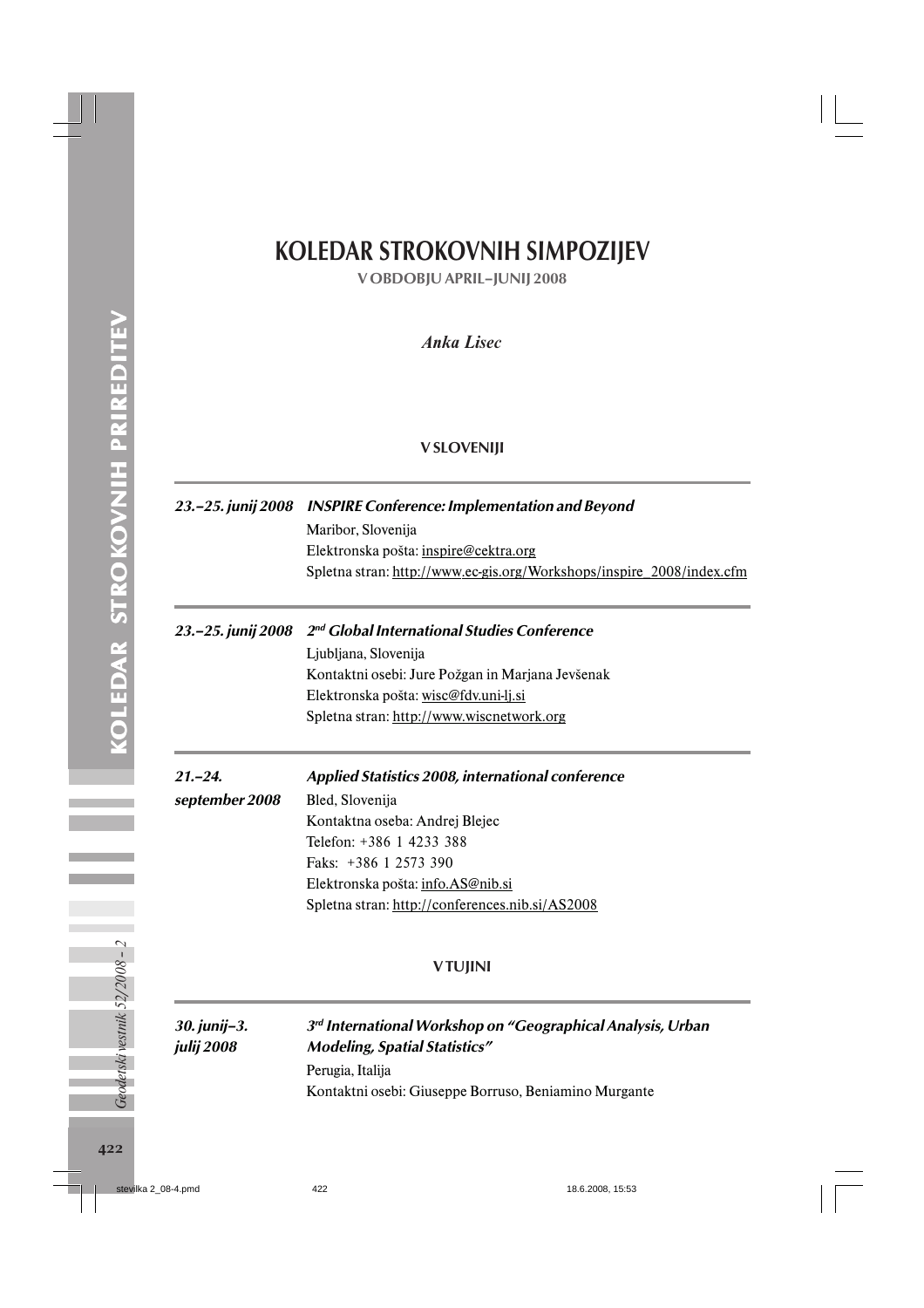Elektronska pošta: giuseppe.borruso@econ.units.it, beniamino.murgante@unibas.it Spletna stran: http://www.lisut.org/workshop/geog\_an\_mod\_08/ index.htm

1.–4. julij 2008 Geoinformatics Forum Salzburg: with Energy for the Future Salzburg, Avstrija Kontaktna oseba: Adrijana Car Telefon: +43 662 8044 5278 Faks: +43 662 8044 5260 Elektronska pošta: office@gi-forum.org Spletna stran: http://www.gi-forum.org/ 3.–11. julij 2008  $20<sup>th</sup>$  ISPRS Congress – ISPRS 2008 Peking, Kitajska Direktor kongresa: Chen Jun Telefon: +86 10 6842 4086

Faks: +86 10 6841 2289 Elektronska pošta: secretariat@isprs2008-beijing.org Spletna stran: http://www.isprs2008-beijing.org

6.–11. julij 2008 IGARSS 2008: IEEE International Geoscience & Remote Sensing Symposium Boston, Massachusetts, ZDA Kontaktni osebi: John Kerekes in Eric Miller Spletna stran: http://www.igarss08.org

13.–20. julij 2008 37th Scientific Assembly of the Committee on Space Research & Associated Events - COSPAR 2008,  $50<sup>th</sup>$  Anniversary Assembly Montreal, Kanada Telefon: +1 (613) 993 9431 Faks: +1 (613) 993 7250 Elektronska pošta: cospar2008@nrc-cnrc.gc.ca Spletna stran: www.cospar2008.org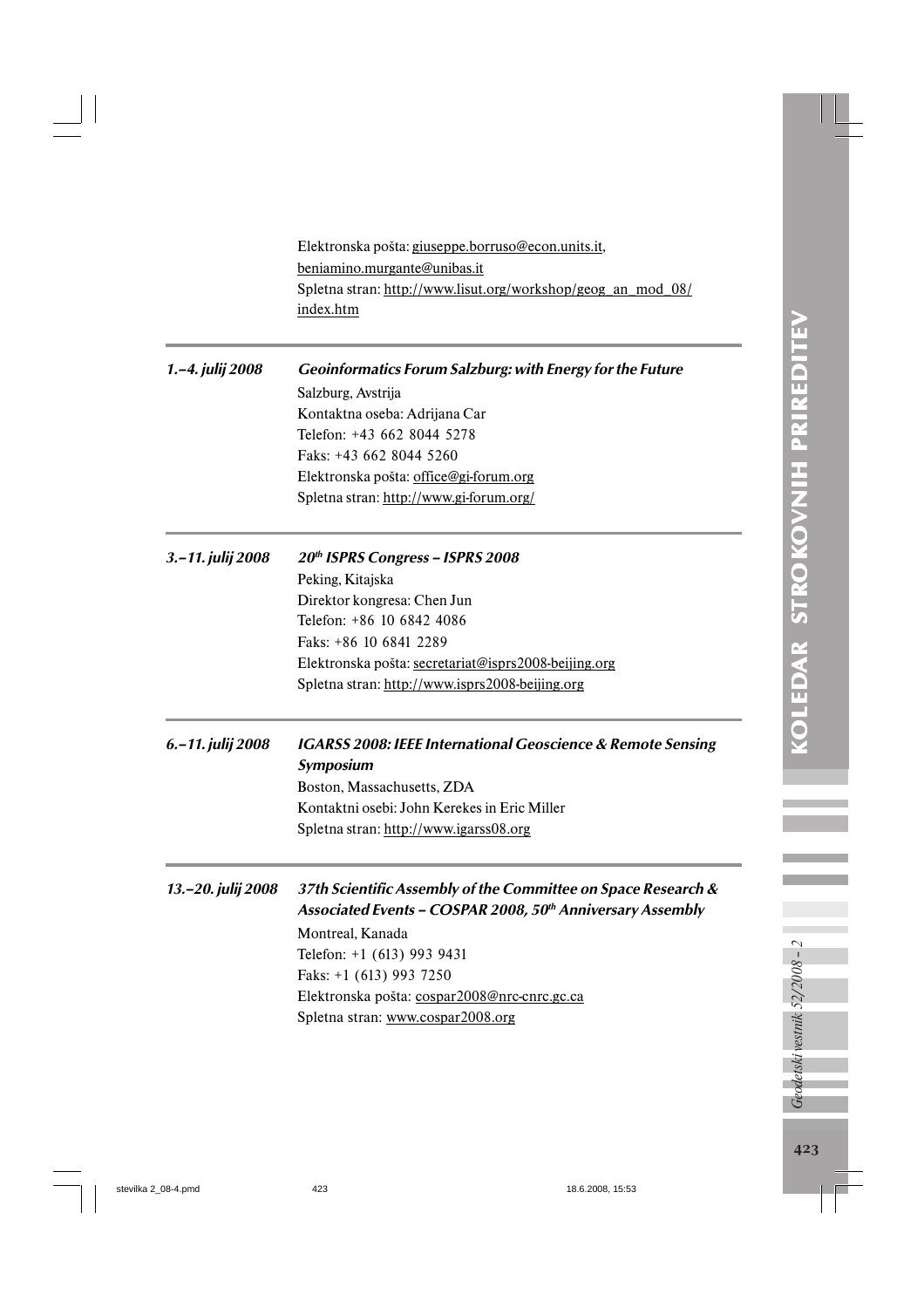|               | $\mu$ , s, av <sub>b</sub> ust 2000 | ムひひひ んこ       |
|---------------|-------------------------------------|---------------|
|               |                                     | Opporti       |
|               |                                     | San Dieg      |
|               |                                     | Kontakt       |
|               |                                     | Elektron      |
|               |                                     | Spletna s     |
|               |                                     |               |
|               |                                     |               |
|               | 4.-9. avgust 2008                   | <b>GEOBIA</b> |
|               |                                     | Based Iı      |
|               |                                     | Calgary,      |
|               |                                     | Telefon:      |
|               |                                     | Faks: $+1$    |
| <b>TRNADA</b> |                                     | Elektron      |
|               |                                     | Spletna s     |
|               |                                     |               |
|               |                                     |               |
|               | 6.-14. avgust 2008 33rd Inte        |               |
|               |                                     |               |

# 2.–5. avgust 2008 2008 ESRI Survey & Engineering GIS Summit – Building New unities go, Kalifornija, ZDA

na oseba: Jennifer Quirong Elektronska pošta: jquirong@esri.com stran: http://www.esri.com/events/survey/index.html

#### 4.2008: Pixels, Objects, Intelligence: Geographic Object mage Analysis for the 21<sup>st</sup> Century

Kanada  $+1$  (403) 282 6561 (403) 220 4768 ska pošta: geobia@ucalgary.ca stran: http://www.ucalgary.ca/geobia/contactus

#### ernational Geological Congress (IGC)

Oslo, Norveška Kontaktna oseba: Asgeir Knudsen Telefon: +47 2256 1930 Faks: +47 2256 0541 Elektronska pošta: geobia@ucalgary.ca Spletna stran: http://www.33igc.org/coco

#### 17.–22. avgust 2008 23<sup>th</sup> International Congress of Onomastic Sciences: Toponymy and the Ontology of Cartography

Toronto, Kanada Kontaktna oseba: Sheila Embleton Telefon: +1 416 736 5280 Faks: +1 416 736 5876 Elektronska pošta: icos2008@yorku.ca Spletna stran: http://icos2008.yorku.ca

## 18.–20. avgust 2008 MAP ASIA 2008 – 7<sup>th</sup> Annual International Conference on Geographical Information Technology and Applications

Kuala Lumpur, Malezija Kontaktna oseba: Annu Negi Telefon: +91 9810790723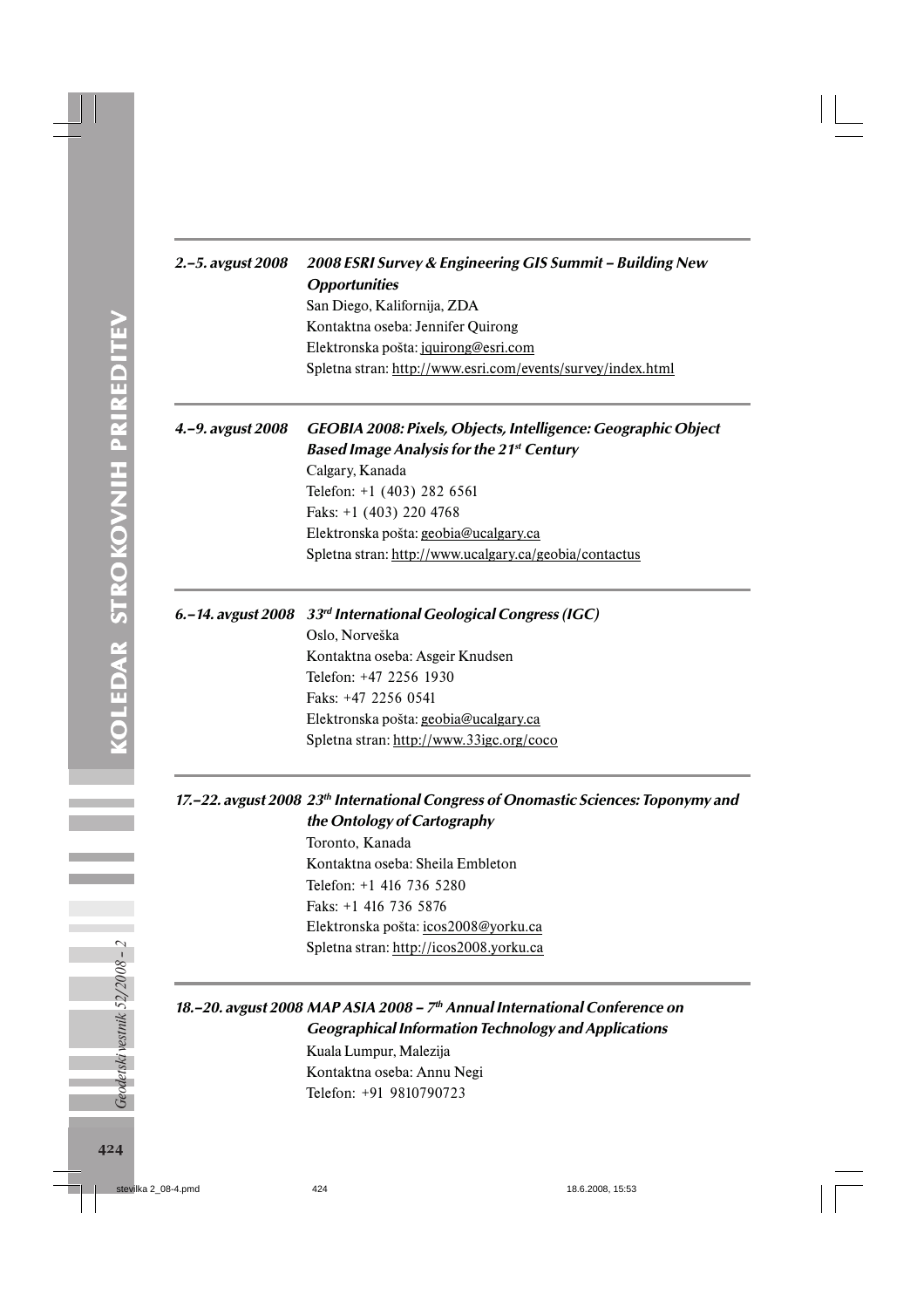Elektronska pošta: info@mapasia.org Spletna stran: http://www.mapasia.org

| 25.–29. avgust 2008 EUROSOIL CONGRESS 2008: Soil – Society – Environment |                                                                  |  |
|--------------------------------------------------------------------------|------------------------------------------------------------------|--|
|                                                                          | Dunaj, Avstrija                                                  |  |
|                                                                          | Telefon: +43 1 47654 3101                                        |  |
|                                                                          | Faks: +43 1 47654 3130                                           |  |
|                                                                          | Elektronska pošta: winfried.blum@boku.ac.at                      |  |
|                                                                          | Spletna stran: http://www.ecsss.net                              |  |
| $9 - 10.$                                                                | <b>International Seminar on State and Public Land Management</b> |  |
| september 2008                                                           | Verona, Italija                                                  |  |
|                                                                          | Telefon: +39 06 4203161                                          |  |
|                                                                          | Faks: +39 06 4814026                                             |  |
|                                                                          | Elektronska pošta: presidenza@cng.it                             |  |
|                                                                          | Spletna stran: http://events.geometri.vr.it/seminar/seminar.html |  |
| 9.–12.                                                                   | UN/ESA Symposium: Space Tools & Solutions for Monitoring         |  |
| september 2008                                                           | the Atmosphere & Land Cover                                      |  |
|                                                                          | Gradec, Avstrija                                                 |  |
|                                                                          | Telefon: +43 316 876 1256                                        |  |
|                                                                          | Faks: +43 316 8769 1256                                          |  |
|                                                                          | Elektronska pošta: Elke.Tatschl@joanneum.at                      |  |
|                                                                          | Spletna stran: http://www.unoosa.org/oosa/SAP/act2008/graz/      |  |
| $9 - 13.$                                                                | <b>UN/ICA Week of Geographical Names</b>                         |  |
| september 2008                                                           | Timişoara, Romunija                                              |  |
|                                                                          | Spletna stran: http://www.gis.univie.ac.at/karto/project/cnra/   |  |
|                                                                          | $index.php?id=88$                                                |  |
| $10 - 12.$                                                               | Symposium on the History of Cartography: Shifting boundaries     |  |
| september 2008                                                           | - cartography in the 19th and $20th$ centuries                   |  |
|                                                                          | Porthsmouth, Velika Britanija                                    |  |
|                                                                          | Kontaktna oseba: Imre Josef Demhardt                             |  |
|                                                                          | Elektronska pošta: demhardt@t-online.de                          |  |
|                                                                          | Spletna stran: http://icahistcarto.org/                          |  |
|                                                                          | index.php?option=com_content&task=view&id=26&Itemid=36           |  |
|                                                                          |                                                                  |  |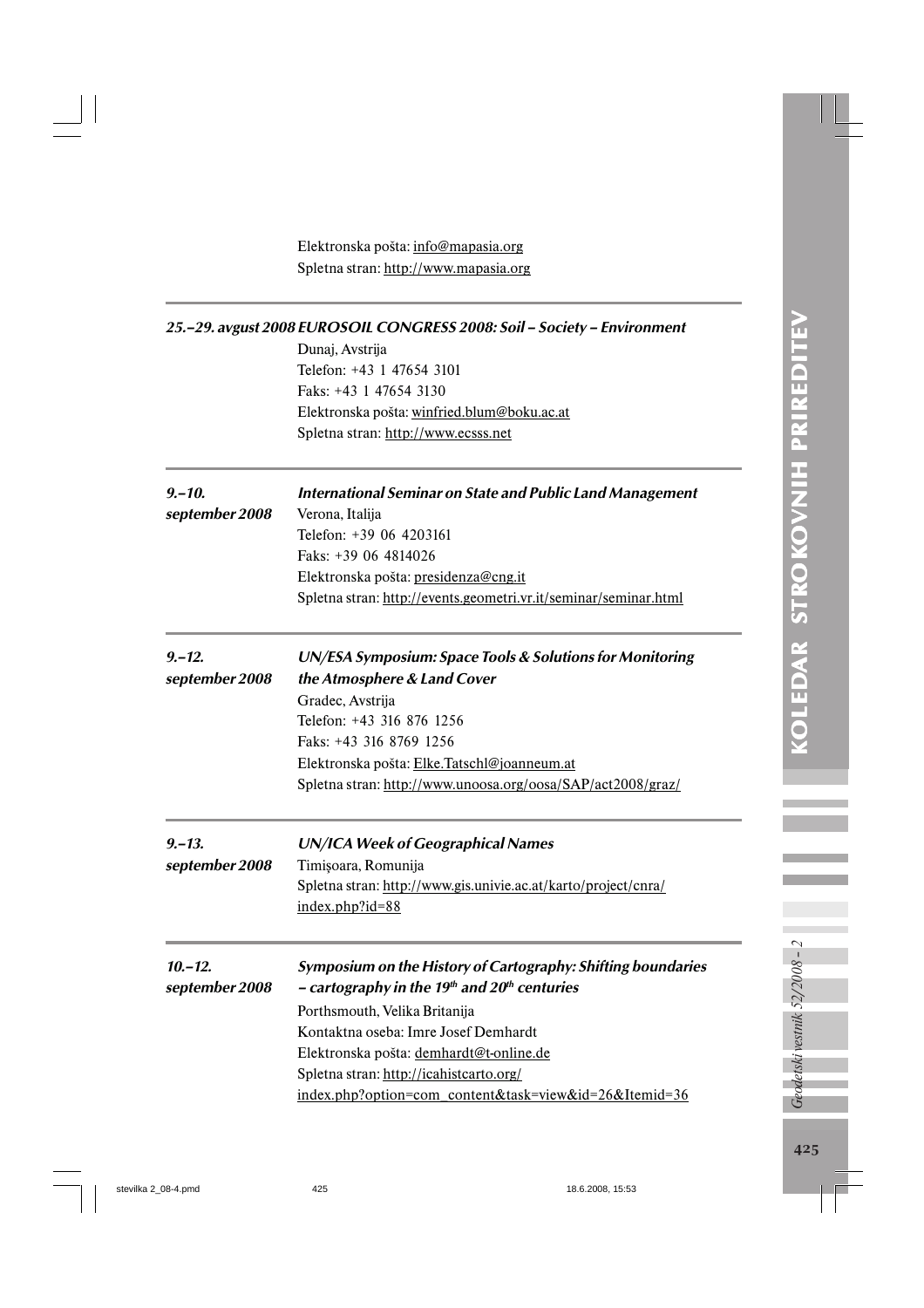| $11 - 13.$                   | <b>Baltic Valuation Conference 2008</b>                                                                                      |  |
|------------------------------|------------------------------------------------------------------------------------------------------------------------------|--|
| september 2008               | Klaipeda, Litva                                                                                                              |  |
|                              | Spletna stran: http://www.ltva.lt                                                                                            |  |
| $15 - 17$ .                  | RSPSoc Annual Conference: Measuring change in the Earth system                                                               |  |
| september 2008               | Falmouth, Velika Britanija                                                                                                   |  |
|                              | Kontaktna oseba: Karen Anderson                                                                                              |  |
|                              | Elektronska pošta: karen.anderson@exeter.ac.uk                                                                               |  |
|                              | Spletna stran: http://www.rspsoc2008.org                                                                                     |  |
| $15 - 18.$                   | <b>RACURS VIII International Scientific and Technical Conference:</b>                                                        |  |
| september 2008               | from imagery to map                                                                                                          |  |
|                              | Poreč, Hrvaška                                                                                                               |  |
|                              | Elektronska pošta: info@racurs.ru                                                                                            |  |
|                              | Spletna stran: http://www2.racurs.ru/Croatia2008                                                                             |  |
| $15 - 18.$                   | <b>SPIE Europe Remote Sensing Symposium</b>                                                                                  |  |
| september 2008               | Cardiff, Wales, Velika Britanija                                                                                             |  |
|                              | Spletna stran: http://spie.org/remote-sensing-europe.xml                                                                     |  |
| $17 - 19.$<br>september 2008 | European Surveyors Congress Strasbourg 2008 - The Perspectives:<br>The Role of Surveyors in the European Economy and Society |  |
|                              | Strasbourg, Francija                                                                                                         |  |
|                              | Tel.: + 33 4 7808 4274                                                                                                       |  |
|                              | Elektronska pošta: oge@clcom.fr                                                                                              |  |
|                              | Spletna stran: http://www.geometre-strasbourg2008.eu                                                                         |  |
| $22 - 24.$                   | <b>MRRS 2008: 2<sup>nd</sup> International Symposium on Microwaves,</b>                                                      |  |
| september 2008               | <b>Radar and Remote Sensing</b>                                                                                              |  |
|                              | Kijev, Ukrajina                                                                                                              |  |
|                              | Kontaktna oseba: Felix Yanovsky                                                                                              |  |
|                              | Elektronska pošta: mrrs@ieee.org                                                                                             |  |
|                              | Spletna stran: http://congress.nau.edu.ua                                                                                    |  |
|                              |                                                                                                                              |  |
|                              |                                                                                                                              |  |